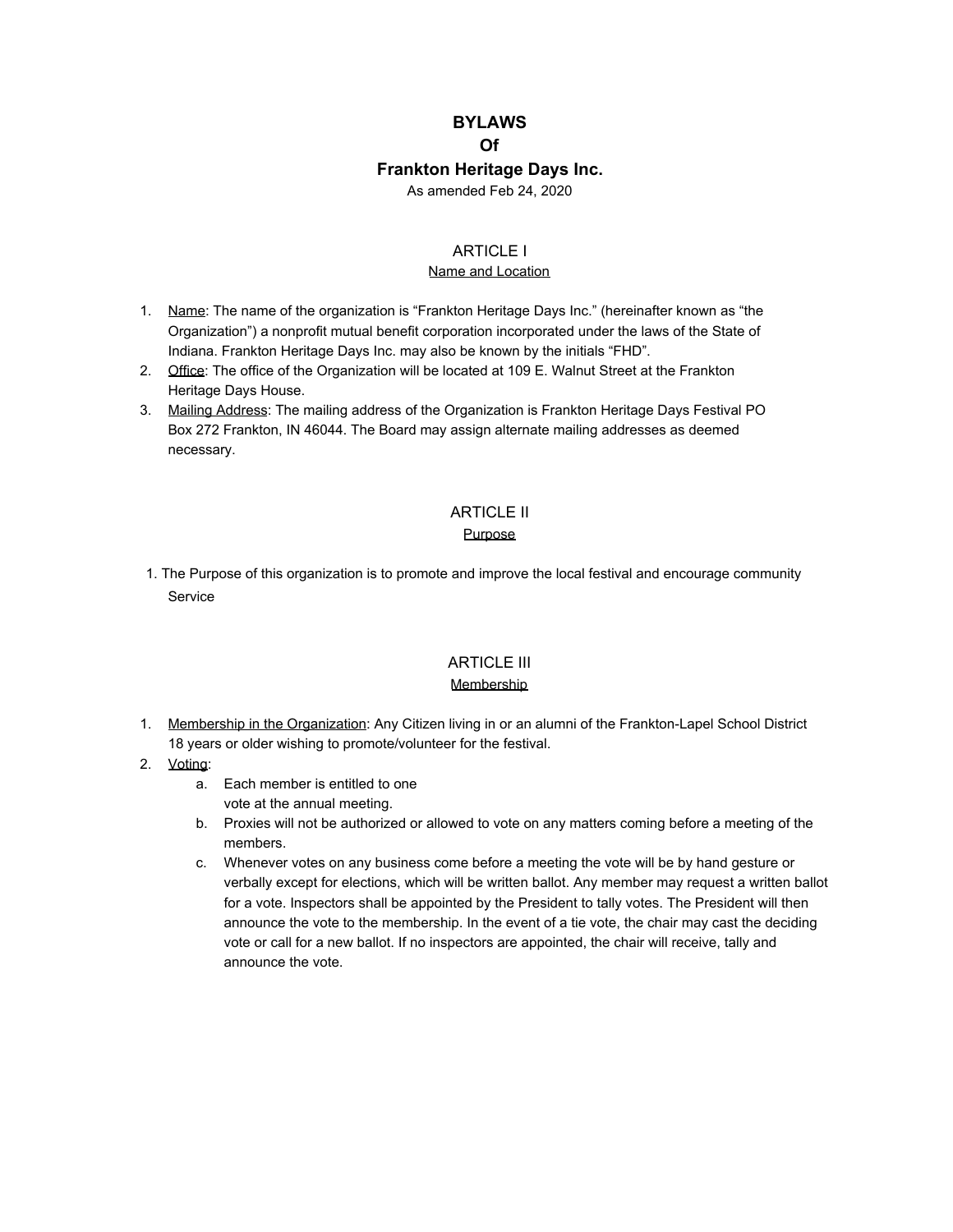#### ARTICLE IV Annual Meeting

- 1. The Annual Meeting will be held the first Tuesday in November. This meeting will be held for the purpose of conducting the business of the Organization.
- 2. The board will serve notice by mail, telephone, or electronic means including the date, time and location of the meeting to all members not less than two weeks (14 days) prior to the annual meeting.
- 3. A quorum for the purpose of conducting the business of the Organization at any meeting of the Directors will be by a majority vote of the board.

### ARTICLE V

### Rules of Parliamentary Procedure

1. All meetings of the Organization, including meetings of the members, the Board or any committee thereof, will be conducted in accordance with Robert's Rules of Order (Newest Revised Edition), except as may otherwise be provided by these articles or where suspended by resolution of the Board.

# ARTICLE VI

# Board or Directors

- 1. Composition: The Organization will be governed by a Board of Directors, hereinafter known as "the Board", elected from the membership of the Organization. These persons will hold office until their successors are elected and installed provided in these articles.
- 2. Board of Directors: The Board will consist of eight (8) persons elected by the membership, plus the Past President of the Organization, and they will serve until the annual meeting of the membership in the year of the expiration of their term.
- 3. Alternate Directors: The Alternate Directors, elected by the membership, serving in order of total votes received at elections.
- 4. Manner of Election and Term: The Directors and Alternate Directors will be elected by the membership at the Annual Meeting. Four (4) Directors and two (2) Alternate Directors will be elected at each Annual Meeting. The newly elected Directors and Alternate Directors will take office at the beginning of the new fiscal year (January 1st). Directors will hold office for two (2) years, and Alternate Directors will hold office for one (1) year.
	- a. In order to be eligible to be elected to the Board, the interested candidate must have attended at least one (1) regularly scheduled meeting and serve on a committee.
- 5. Meetings of the Board: The Board will meet on the first Tuesday of each month with an Annual Winter Retreat; date to be determined by the Board.
	- a. The President or a majority of the Board may call a special meeting of the Board of Directors to conduct any business of the Organization. The President will give ten (10) days notice of the special meeting by mail, telephone, or electronic means including the date, time and location of the meeting to all members.
	- b. The President or a majority of the Board may call an emergency meeting of the Board of Directors to conduct any EMERGENCY business of the Organization. The President will give at least twenty four- forty eight (24-48) hours notice of the emergency meeting by mail, telephone, or electronic means including the date, time and location of the meeting to all members.
- 6. Voting: Voting rights of a Director or Alternate Director may not be delegated to another individual or exercised by a proxy.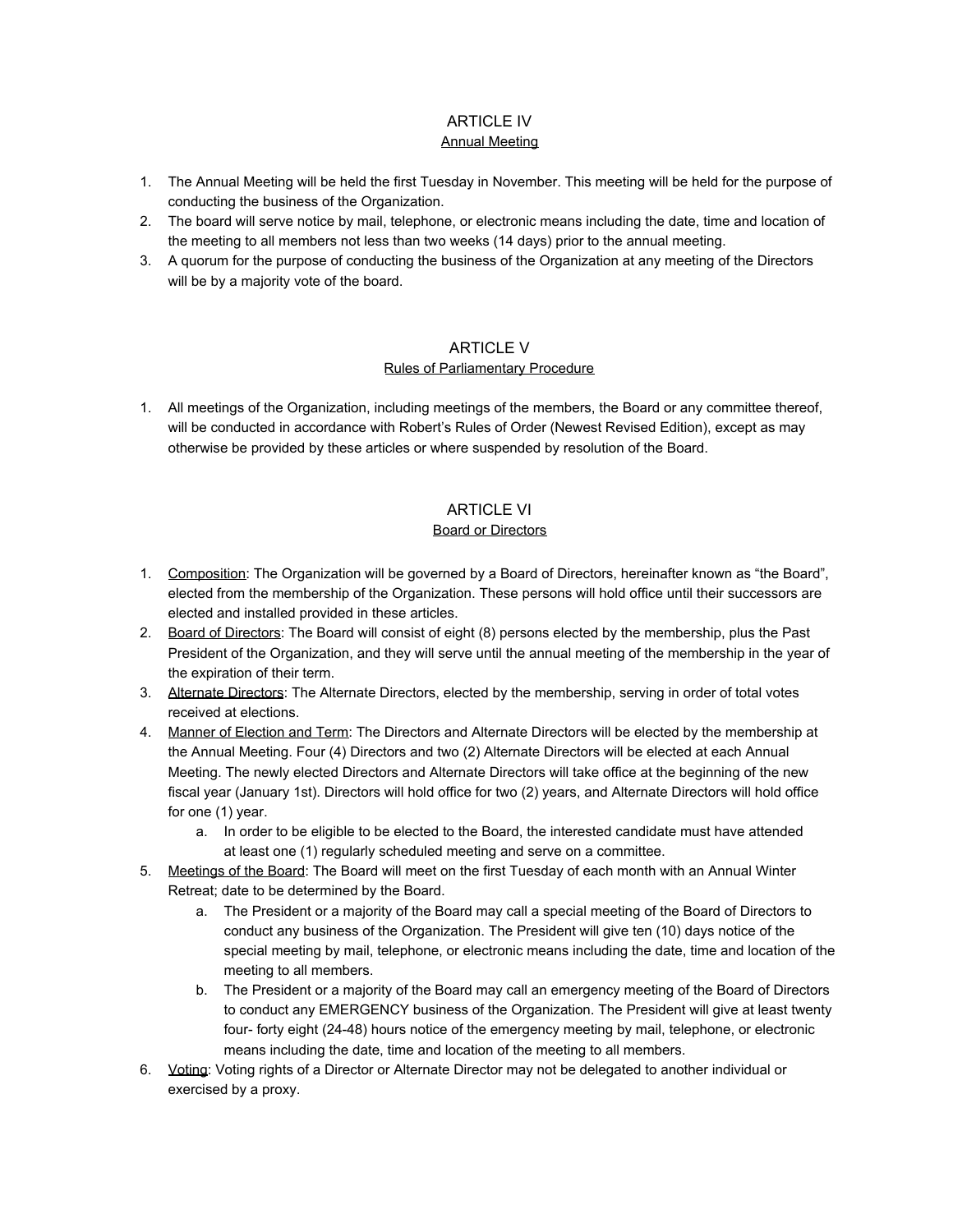- 7. Vacancy: Any vacancy created by a Director occurring on the Board between Annual Meetings will be filled by the Board at any regular or special meeting. The vacant Director's position will be filled by the first Alternate Director, as defined below in paragraph 9. A Director so elected will serve the unexpired term of his or her predecessor.
- 8. Removal: The Board, in its direction, by a two-thirds vote of all Directors, may remove any Director elected pursuant to the above paragraph 4, for cause, provided such Director to be removed as received fifteen (15) days notice by the same means and manner as all other notices, of such meeting at which the proposed action will be taken.
- 9. Alternate Directors: Alternate Directors will be ranked for purposes discussed in paragraph 7, above, and in the absence of a Director at any meeting of the Board, an Alternate Director will fully participate in the meeting as a Director. The ranking of Alternate Directors occurs according to the number of votes received at election, or by the date appointed by the Board to fill an Alternate Director's vacancy, causing their order of rank, the first Alternate being the highest rank and in succession thereafter. The Board must approve the appointment of a person to fill an Alternate Director's vacancy.
- 10. Duties: The duties of the Board are:
	- a. Exercise general supervision over the business, financial, property and policy affairs of the Organization.
	- b. Maintain a fiduciary duty to the membership to prudently conduct the affairs of the Organization in the best interest of the Organization and in conformity with these articles and federal and state law.
	- c. Board members must be present for six (6) monthly meetings throughout the fiscal year.
- 11. Limitation on Number of Directors from Same Household: No more than one Director may be elected from the same household

# ARTICLE VII

#### **Committees**

- 1. The President may appoint such committees and the chairs thereof at his or her discretion as may be in the interest of the Organization.
- 2. The President and Vice President will serve as a part of all committees.
- 3. The Committees of the Organization may not, except with the prior approval of the Board, obligate the Organization of any financial matter over and above incidental expenses of its' operation for which a budget has been approved.
- 4. The Board may order any one (1) or more committees to meet special requirements. These requirements could include and are not limited to: a separate insurance policy, a separate bank account, filing for a DBA, signing an addendum etc. The Board will make a motion and vote to order these requirements necessary. A motion would be passed by majority vote of the Board of Directors.
- 5. The President, Vice President, Secretary, and Treasurer will constitute an Executive Committee which will have authority to act for and on behalf of the Board between meetings of the Board. A meeting of the Executive Committee may be called at the discretion of the President. The Secretary will prepare minutes of the Executive Committee meetings and they will be presented as an agenda item at the next meeting of the Board.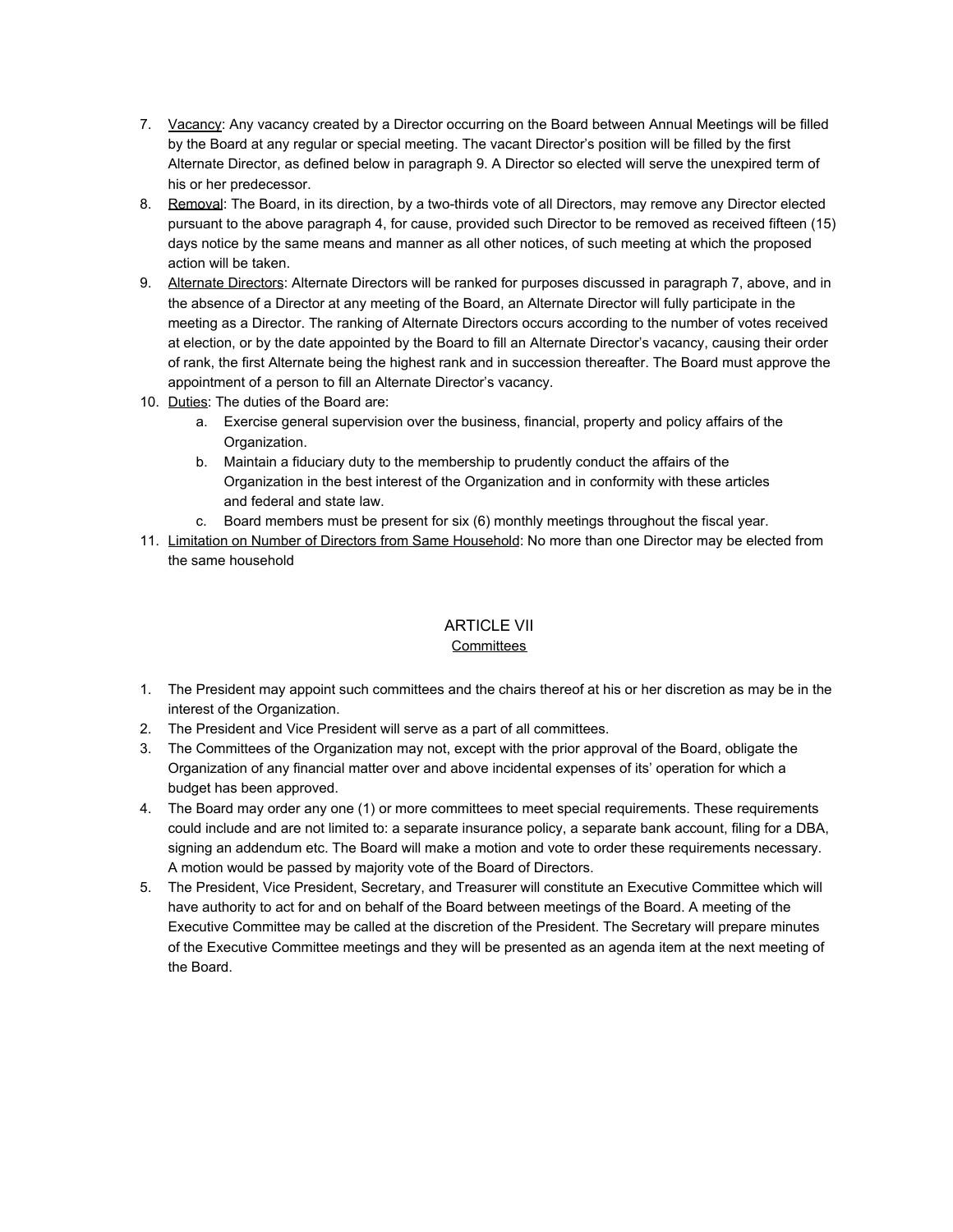- 6. Notwithstanding paragraph 1, above, there will be standing committees known as "Committees". These specified committees must follow and abide by  $501(c)(3)$  requirements and laws. These committees consist of:
	- a. Sponsorship-Fundraising
	- b. Advertising-Promotions-Web Presence-Signage
	- c. Vendors- Field Layout
	- d. Event Schedule/Program/Entertainment/Parade
	- e. Volunteers-Community Service
		- i. Frankton Town Market
		- ii. Frankton Town Garden
	- f. Asset Management
	- g. Heritage-History .
		- i. Frankton History Club

## ARTICLE VIII

### Finance

- 1. Fiscal Period: The fiscal period of the Organization will be January 1st through December 31st.
- 2. Budget: The Board will adopt an annual projected budget at the relative to the conducting of the affairs and activities of the Organization.
- 3. Review of Financial Affairs: The financial records and accounts of the Organization may be called for review by a majority of the Board of Directors.
- 4. Handling of Money: All money received by a Director of the Organization will be immediately delivered to the Treasurer for deposit in the Organization's account. A petty cash account of funds may be established by the Board and administered by the Treasurer for the purpose of making small purchases subject to such terms and conditions as the Board may establish.

#### ARTICLE IX **Officers**

- 1. The officers of the Organization shall be members consisting of; President, Vice President, Secretary and Treasurer.
	- a. President: The President is the Chief Executive Officer of the Organization and will handle general management of the business of the business of the Organization and will preside as Chair at all meetings of the Board and the membership except as otherwise provided in these articles.
	- b. Vice President: A Vice President may be elected from the Board, he/she will have such duties as the Board may direct. In the event the President is unable to conduct the affairs of the Organization or is absent from a meeting over which the President would preside if in attendance, the Vice President shall preside.
	- c. Secretary: The Secretary will attend all meetings of the Board, the membership and the Executive Committee and make and maintain a record of the proceedings of the meetings in the form of summary minutes. However, where action is taken by formal resolution, the Secretary will record the resolution verbatim for the minutes indicating the name of the person offering the resolution as a motion and the name of the person who seconded the motion and the numerical tally of the vote if taken by ballot. The Secretary will be the custodian of the business records of the Organization and serve all notices required by law, these articles or by resolution of the Board. The Secretary will perform such other duties as directed by the Board from time to time.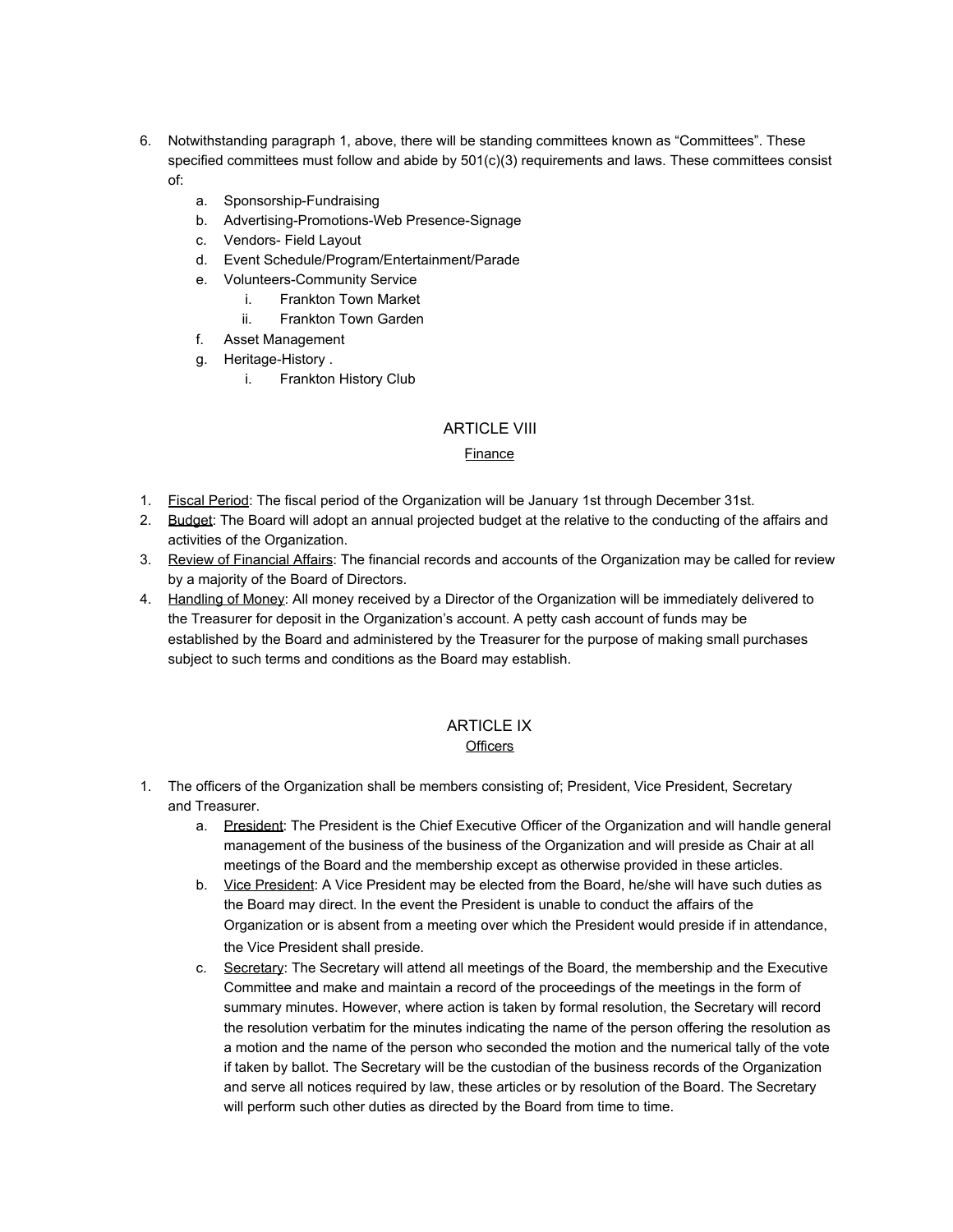d. Treasurer: The Treasurer will have the custody and control of the funds of the Organization, including but not limited to cash, checking and savings accounts, and securities, and will prepare and maintain financial records and books of the Organization in conformity with the generally accepted accounting principles and make a report of the financial state of the Organization at all meetings of the Board and the membership unless otherwise requested by the presiding officer. The Treasurer may be required to make other reports to the Board upon request of the Board as they are needed to conduct the affairs of the Organization. The Treasurer will obtain, at the expense of the Organization, a fidelity bond in favor of the Organization, in an amount equal to the assets of the Organization.

#### 2. Execution of Documents:

- a. All checks, drafts, and orders for the payment of money will be executed in the name of the Organization by the Treasurer or such other officer agents as the Board may from time to time designate.
- b. All contracts and other instruments which obligate the Organization to do any act or thing or the payment of any funds of the Organization not otherwise contemplated by sub paragraph 1 will be executed in the name of the Organization by the President and attested to by the Secretary unless other officers or agents have been designated by the Board for that purpose.
- c. The minutes and financial reports will be signed and stored in a locked filing cabinet inside the Frankton Heritage Days House.

## 3. Election of Officers:

- a. The officers of the Organization will be elected for a one (1) year term at the annual meeting of the members of the Organization.
- b. At the time of taking office and at all times during their term of office, an officer must be a member in good standing of the Organization and a Director elected pursuant to article 6 paragraph 4, above.
- c. Any officer of the Organization may be removed for cause at any meeting of the Board when dictated by the best interests of the Organization upon ten (10) days written notice to the officer that he or she may be removed from office at the next meeting of the Board. The officer will be given an opportunity to defend his or her retention in office and may only be removed by a unanimous vote of the Board present at the meeting.
- d. In the event of removal or resignation of an officer before the expiration of the officer's term, the Board may fill the office for the remainder of the term of the vacated office by a majority vote of the Board of Directors.
- 4. Past President: The immediate Past President will be a Board member with voting powers and will serve as an advisor to the Board of Directors.

# ARTICLE X

#### Indemnification

1. To the full extent authorized by law and permitted by the Organization's resources, the Organization will indemnify and defend from any financial loss, including the cost of any defense, arising out of a claim predicated upon the conduct of their official duties, all Officers, Directors, Alternate Directors, agents, and employees made a party in any administrative or civil action, suit, or proceeding by reason of their position. The Organization may purchase appropriate insurance coverages to affect this indemnity and/or secure counsel to represent each of the aforementioned persons to satisfy its obligation under this article.